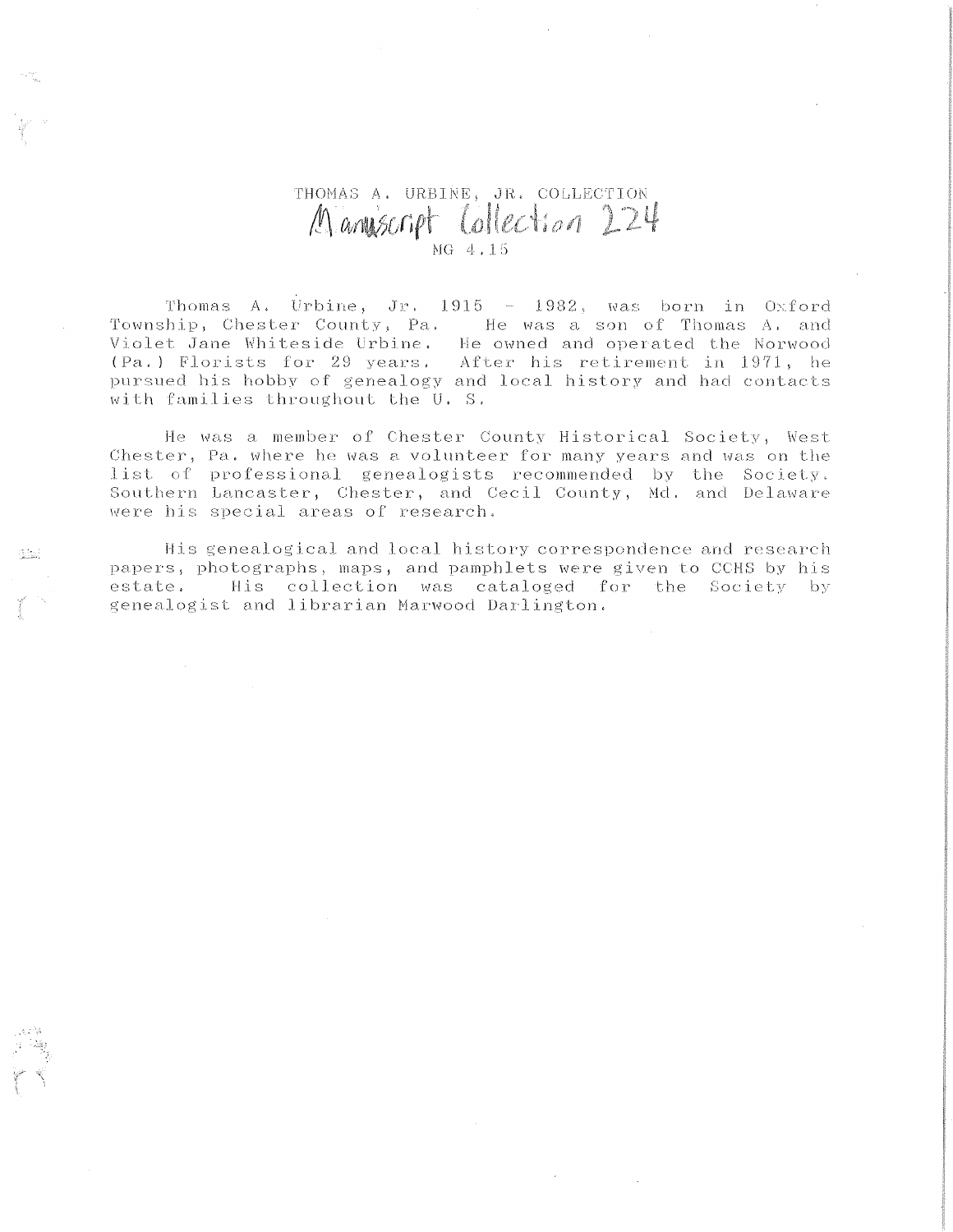Thomas A. Willie Elle From Generlagy Danton copie alexander - Manuscripts **BIFULL B 20 F 370**  $8.20F413$  $\frac{3}{\sqrt{7}}\frac{2}{10}$ Andrews Manusofts  $\mathcal{N} \subset \mathcal{N}$  $19 - 151$  $152, 153$ B.12 F. 199  $3/2$  F 200  $820P31$ Photograph (1)  $8.155$ Armstrong Athing  $8176$ athinson  $78.25.39$  $13.14 F0110$ <br> $235$ Bailey  $13157$ Baird-Beard  $8.14F.245$ Baldwin  $B/I$ Banks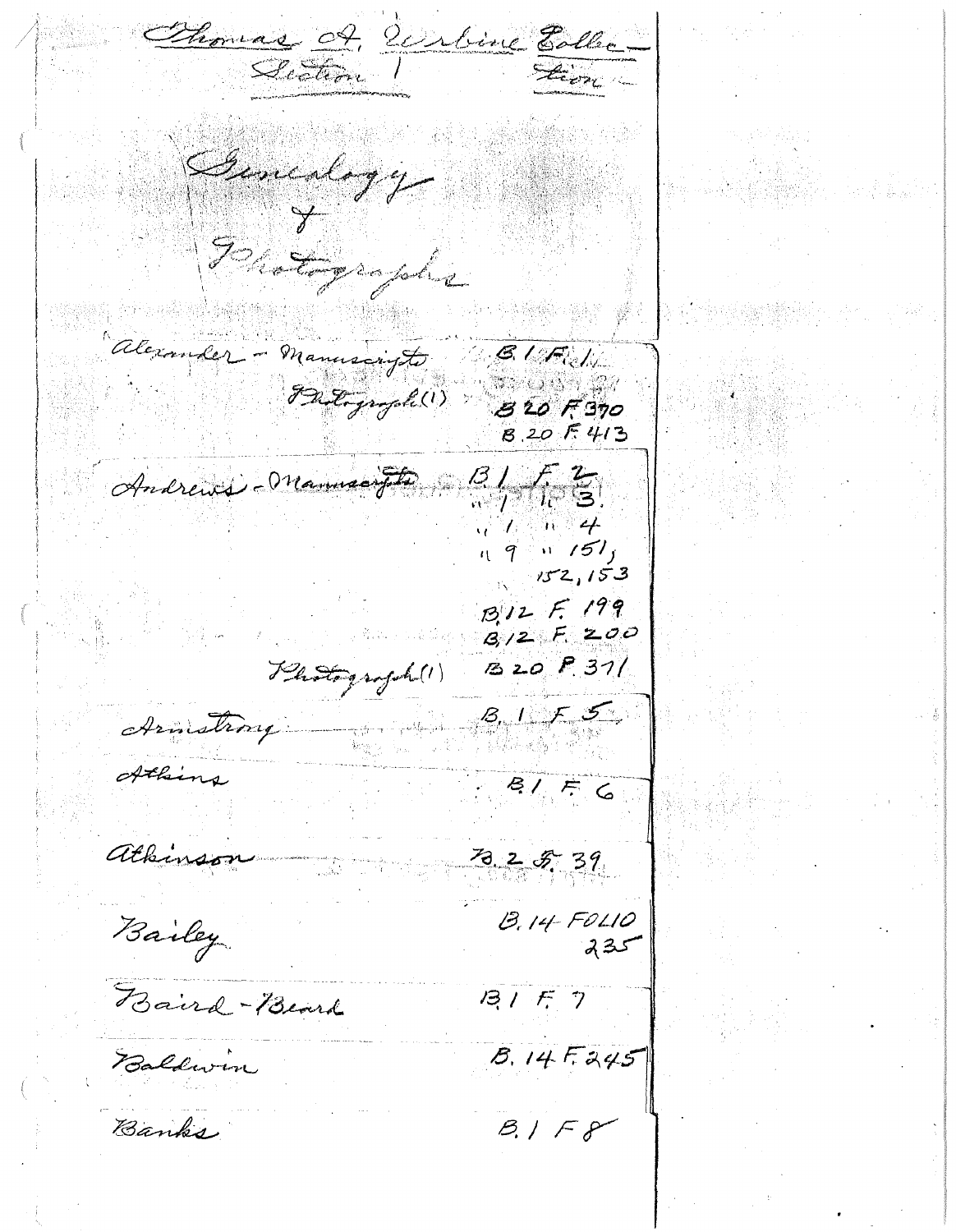$B_1$  /  $E_1$  ? Barday  $B/7.10$ Barnes  $3.9F154$  $BBF, 155$  $154,158$ Barr  $3125199$ Barry - Manuscripto B1151/1 Frotograph (2) 320 P 373.  $374$ 375. Beard-Band All 1916  $B_1$   $F_1$   $/2$ Bell  $139F.152$  $B / 7 / 3$ <br> $B + 7 / 7 / 4$ Best  $8.1514$ Beyer  $B.6F.113$ Bigham Black **B.I.** F. 15  $B \cdot 10 F 162$  $B.12 f. 199$ Blackburn - Manuscripte B. IF. 16 Flotograph (1) B.20 P. 376  $B.1 F. 17$ Blackman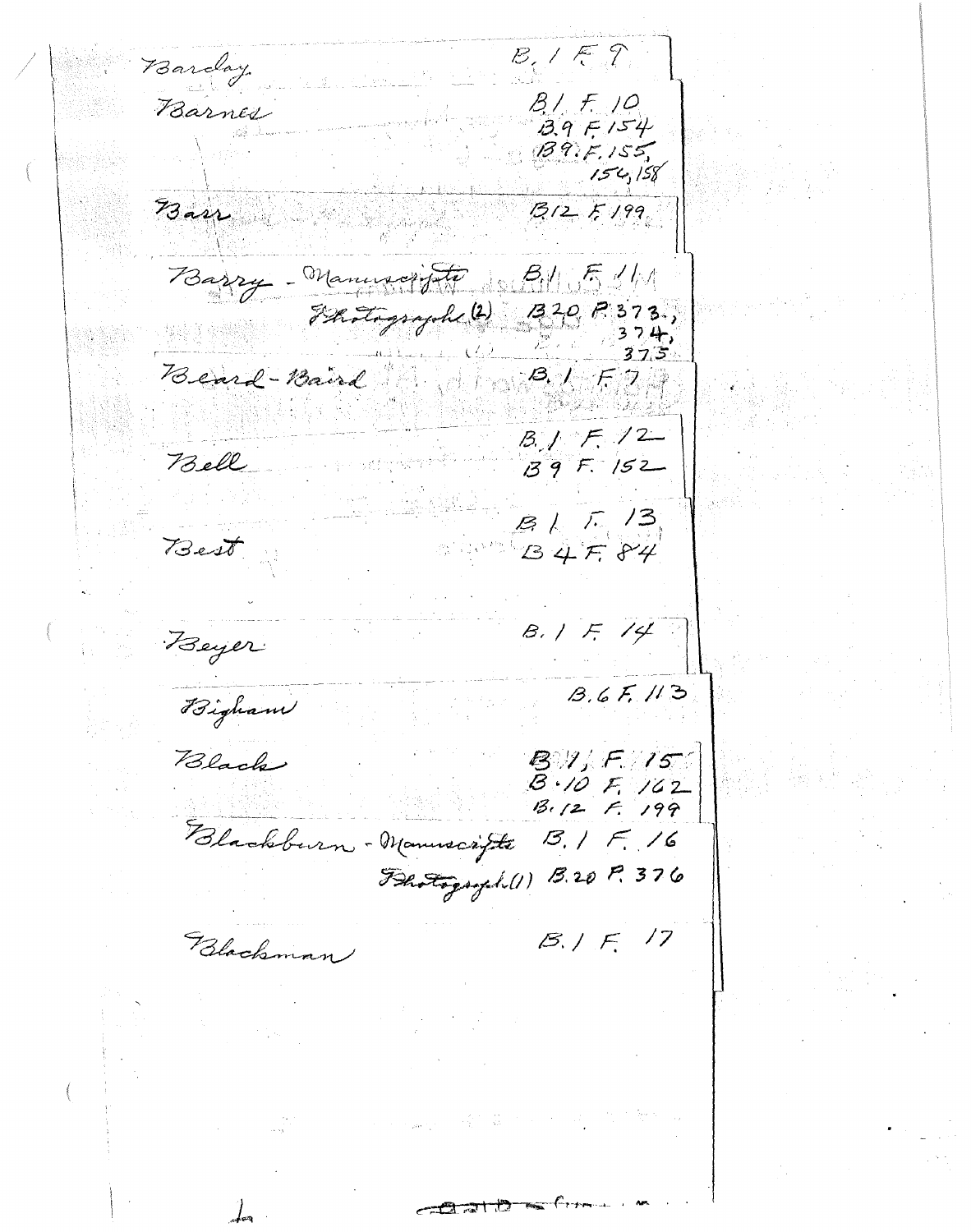Blair  $8.7K/31$  $3.9 F/52$  $155/158$ Bluck B.4 F.92  $8.10 F.165$ B.16 F. 274 FBoom  $13.9F, 152$ Boyd  $3151$ <br> $36713$  $B.12F.219$ Boyle  $B.1F.19$ Brickley  $8.1720$ <br> $8.97156$ Broadhurst  $3/2$   $F$ , 199 Broomall  $B.1F23$ Brown - Manuscripts  $B.9F153$ Photographs (2)  $B, 20F.377$  $378$ Buchanan  $8.1521$ Buckalem  $8.1F22$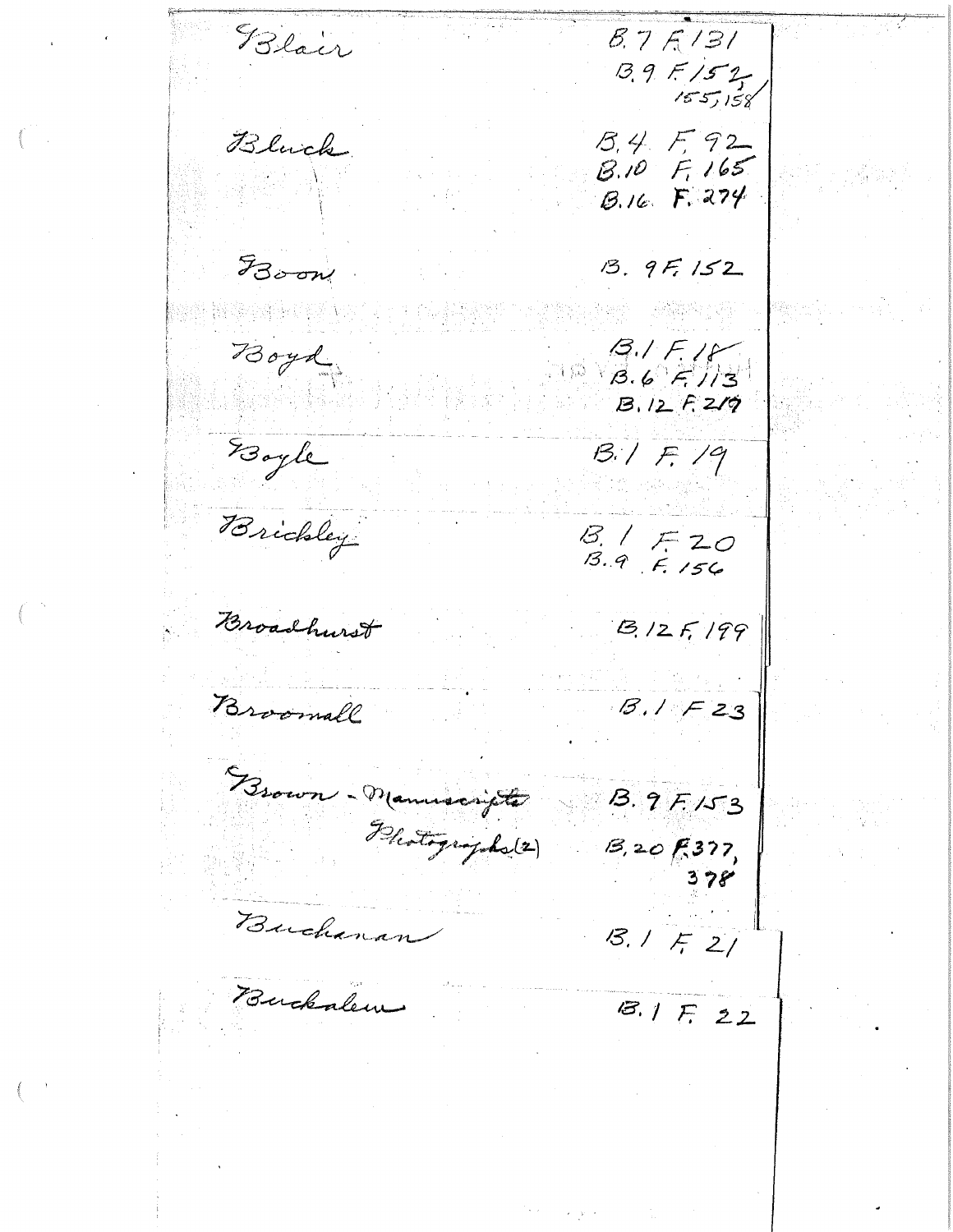$8, 1723$ Burting - Manuscripto  $8.20P379$ Flatigrophe ろちむ Eurnite and weight BOXIFILE24  $\alpha$ ad  $\mathbb{Z}_p$  of 78.2 2.39 Eahill . 公共存参激品类 Samery and  $8.159$ Gampbell  $3.1725$  $139F153$  $B12F199$ Cannong Elarence  $3.16F281$ William Whiteside and Itis Descendants by the above. Garuth  $B, 1 F, 26$ 4 bals si 香蕉 乐于 (C) 行 Cassatt  $B4F9$  $39F153$ Caughty Mornardt  $B.2F27$  $2222$  $8.2 F30$  $B.7F130$ Ehandler<br>Ehilds-Frotographs (8) 8.20 P. 381, 382,<br>383, 384<br>383, 384  $383, 384,$  $355, 386$ Elark  $B_{1}/2$   $F_{199}$ Collins  $B2F$   $F3O$  $132F31$  $310F163$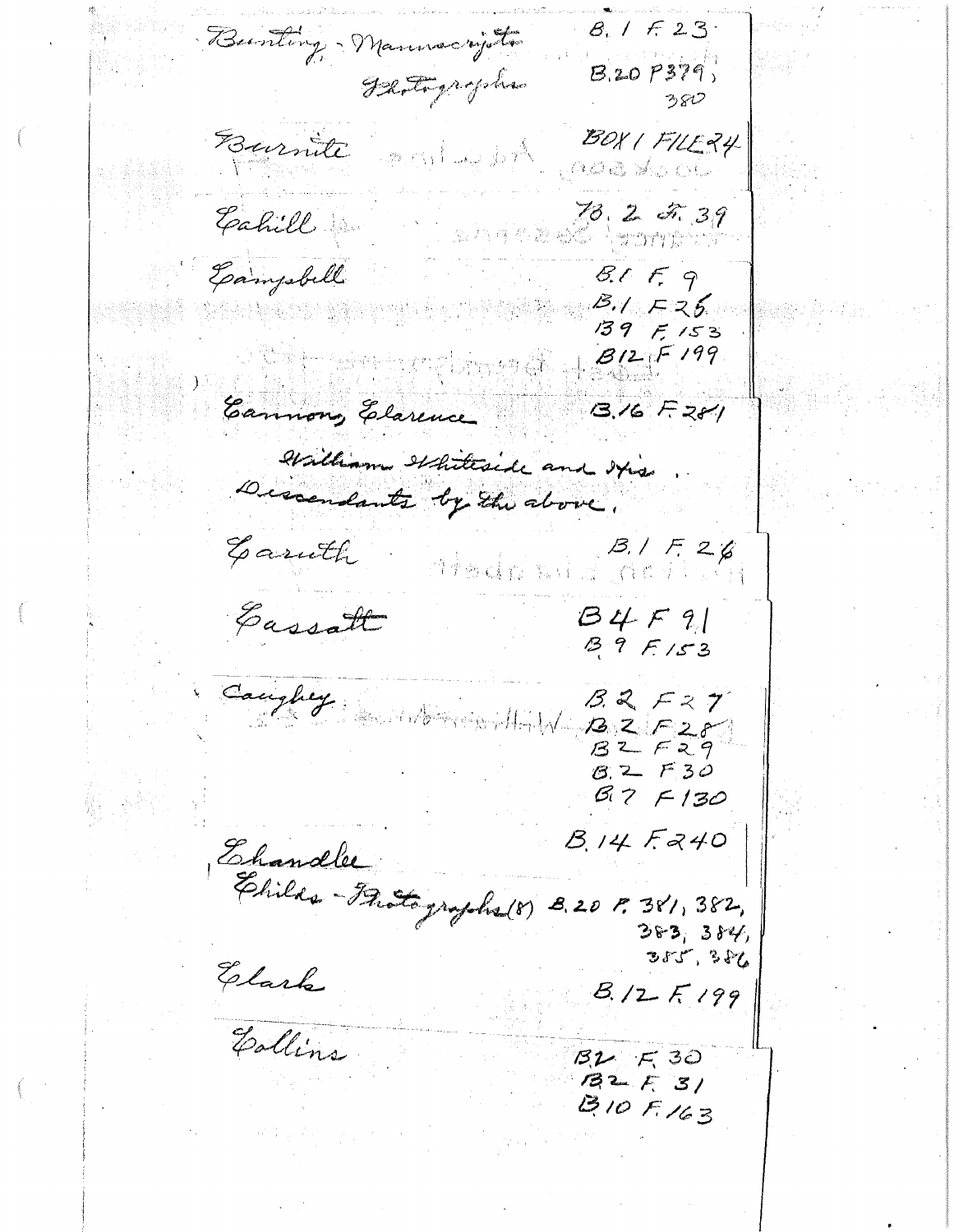Cooper  $\beta$  /  $F9$  $32732$  $13.16, F, 274$ Easey - Photograph  $3.20.7387$ Correy 18.2 F. 33<br>B. 12 F. 202 Carwin  $34577$ Goulter 130x 2 Fede 30 73 2 2 34  $13.7$   $F130$ <br> $13.8$   $F144$  $3,15$   $-220$ Cowan  $182.85$ Eraig  $361$ Erauford  $780/2937$ Eriswell 782 F 38 Groasdale  $8/2$  F 199 Grooks 78.2 2 39 Erowl  $8.9F152$ Eummings would St Ff2 gan an ang panganggan na matatag ang pangangan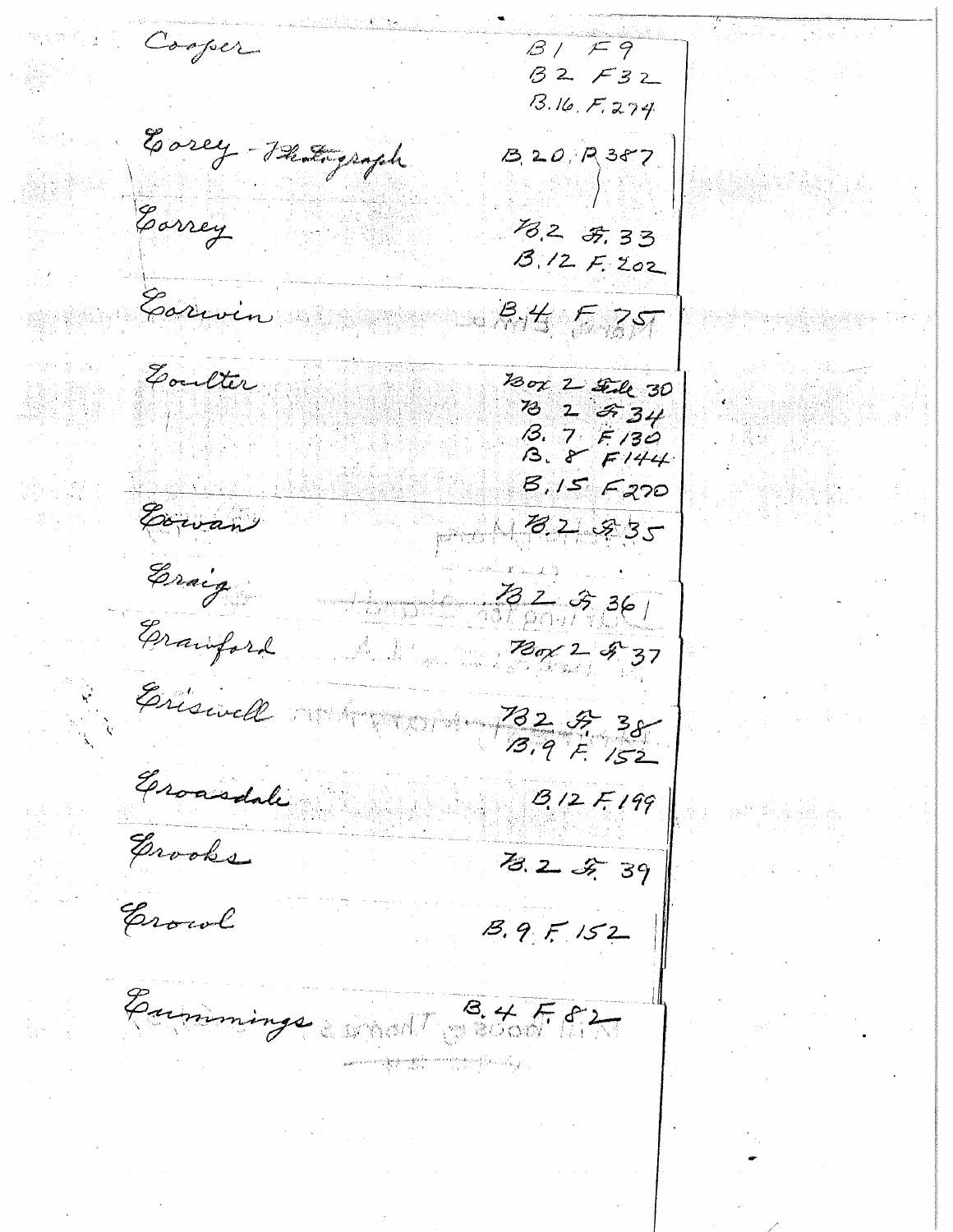$1312F199$ Dahl 78.2 5.40 Dare Davis  $\mathcal{B}$  $\neq$   $\mathcal{F}$  23  $8257.41$  $B.4F64$  $B.9F.152$  $153,$ Deathe  $B.2 F. 42$ Deaver. 13.2 5, 43  $3.9F.152$  $153, 155$ <br> $154, 157$ <br> $158$  $\frac{7}{2}$ , 2 5, 44 Dennies Deverent  $3.4525$ Dickeson  $8.85145$ Dickey Manuscripte 78.3 8.45  $633.46$  $8.3$  F 47<br>B.3 F 48  $34F.84$ B. 7 F. 125  $B85145$  $13.9$  F. 15%  $B9F152153$  $1312F199$  $B12F203$  $3.12 F207$  $1.5$  $B/2$   $F2/4$ <br> $B$   $14.$   $F250$ Dickey - Bhotographs (8)  $8200388$ Drammond 73.3 5, 49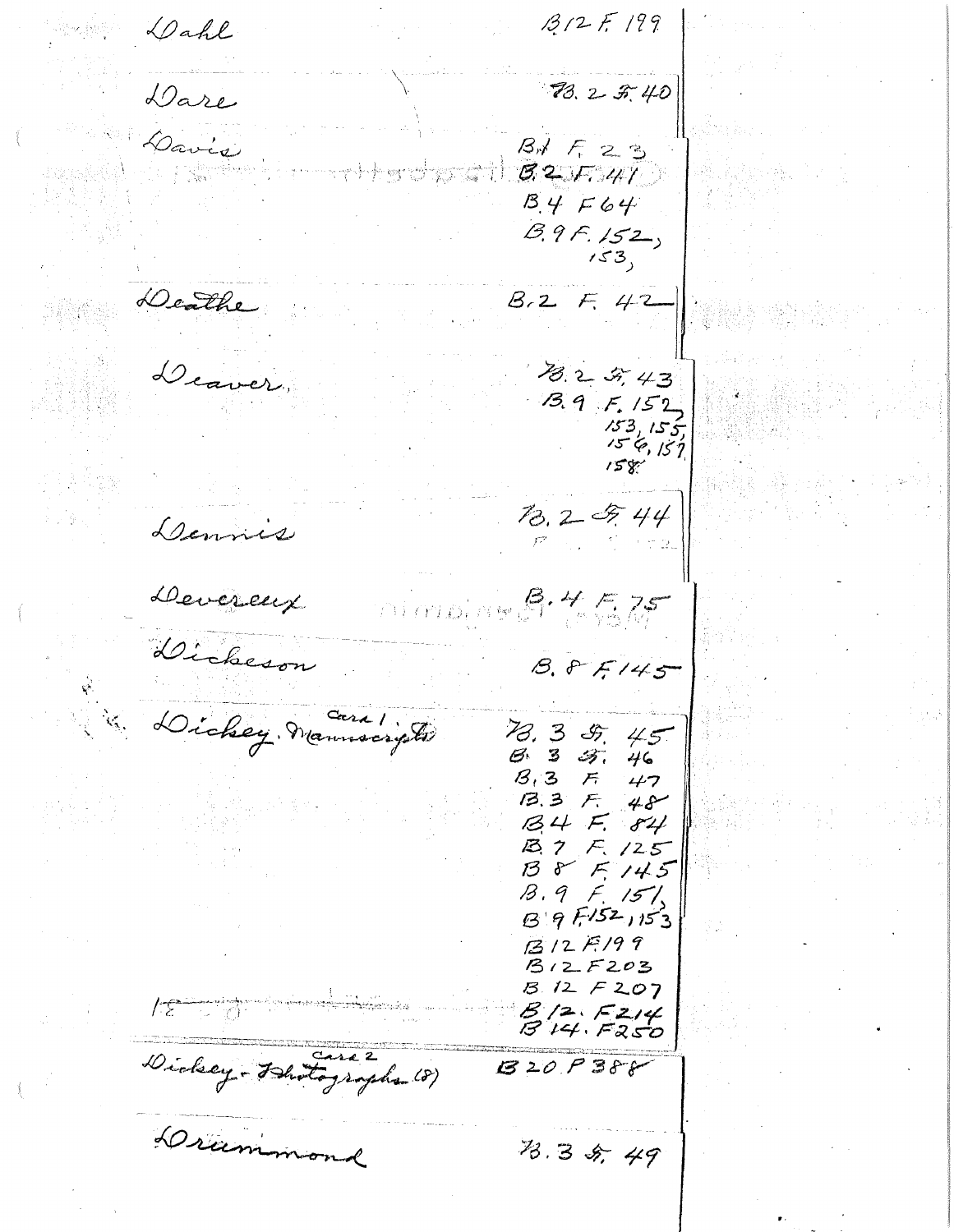$13,205391$ Durham - Photograph (1)  $78.25.39$ Eaton. 78p 3 2<del>,</del> 50 Ebert-73.3.5.51 Edmeston 130 X 9 F 156 Edmiston  $3.3752$ Emanuel  $8.10F, 168$ England Entenza  $B.12F.199$  $13.3F53$ Erskine Svant, Manuscripte  $3,3,5,54$ <br> $3,9,5,56$ <br> $3,9,5,56$ Flatyright  $B.20P.377$ Fanchboner  $B: 7F/32$ Ferguson  $78.3$   $F.55$  $13, 12$  F. 199 Finley B 3 F 56 Titzgerald  $83557$ Foulis  $83558$ Francis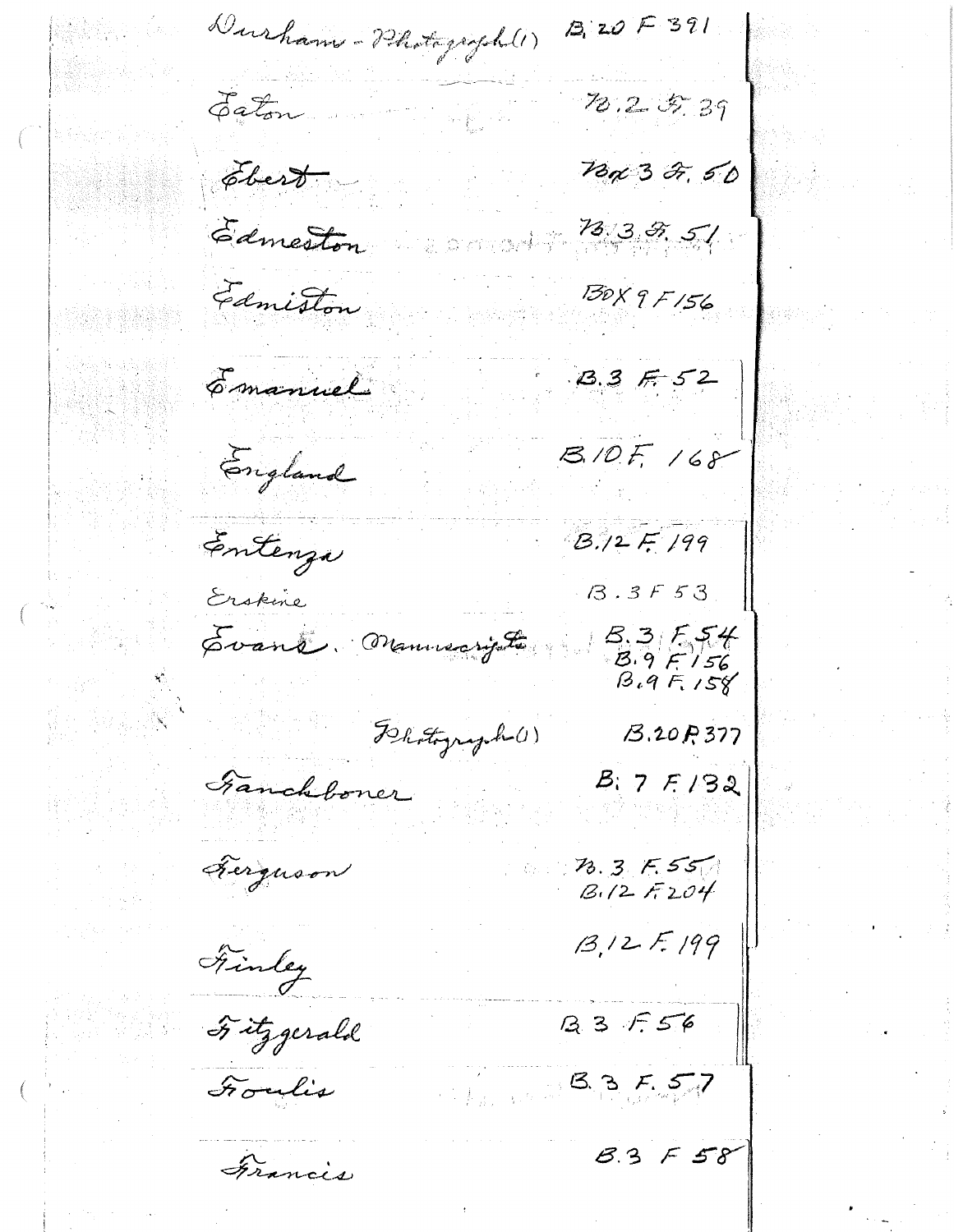Fulton 73.3 F, 59  $13, 9$   $F.152$  $153, 154$  $310F.162 B12F207$  $B12F215$ GALBREATH  $B.1F9$  $13.3 F.60$ Galloway  $B.3F6/$  $8.12E199$ Gardner  $B.12F.207$ Garver  $B.3F.62$  $89F153$ GIBSON  $83.563$ B 8. F. 144  $8951$  $153,155$  $158$  $3.4564$ Biles Dillespie  $B.4F.65$  $8.9F$  155 Glackens Gray  $F$ s/bout BHF64 Sereenleaf  $13.9$   $F_1$  15/  $139F_{1152}$  $B.4F.66$ Grier Manuscryte  $13.10$  F  $173$  $B20P394$ Fantagrophy  $395$  $B.7F131$ Grubb  $B.7F132$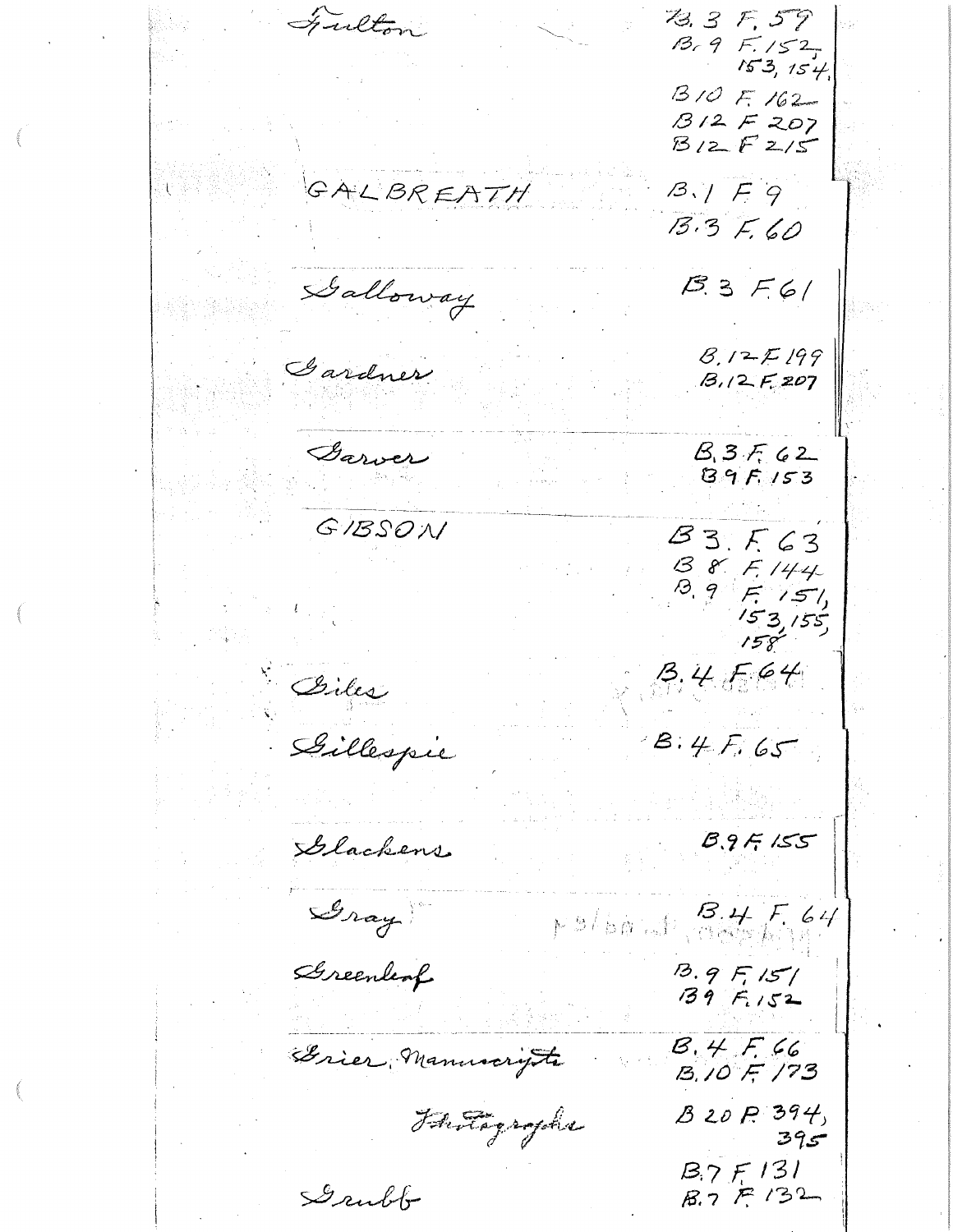Guthrie  $13.4 F67$ Gyles  $34F.64$  $B.4568$ <br> $B.952$ Hamilton Hargreaves. Flinlograph (1)  $3209392$ Harlan  $8.12F205$  $8,9,7,153$ Harmer Harrar  $B.44F.69$ Hastings. Manuscripts 13.4 3.70  $13.15F.254$ Hawthorn  $\beta + 7/$ Hayden  $27F/32$ Hayes  $B_{t}4F_{t}72$  $8.955051$  $152,153$  $155$ Heller  $8.125$  $3/2F/99$ dtennessey  $R.45.73$ Hesse Manuscripte - 1314 F, 34h Photographs  $320F396$ 397 399 400 401 402 403 Himes  $84575$  $HOB, BS$  $B.4576$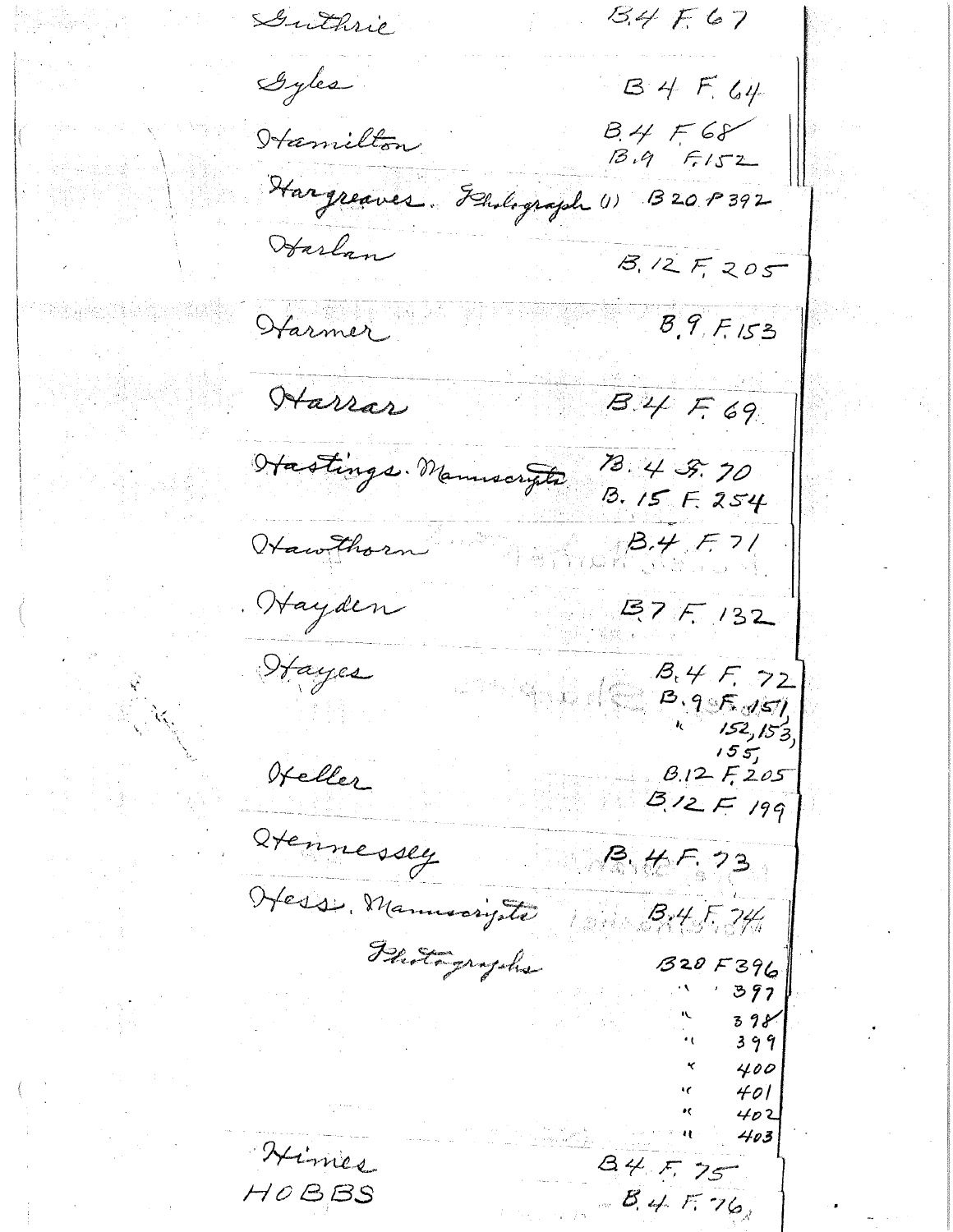Italson  $84577$ Hogg - manuscripte  $84578$ Jehotographs  $820$  F. 404  $B_{1}4/5.79$  $\hat{\mathcal{T}}\subset\mathcal{D}\subset\mathcal{N}$  $B.4F79A$ Harne, Hannah Retters from classmates at Sharon Hill Academy Delaware En Hudders  $8.4580$ Hudson B.12 F206 Hermes  $877.87$ Otanter san S. La Fig. Hutchison HOTH BIBLEYS  $B.4 584$  $8.9F153$  $B_{1}/2F_{1}H9$  $13.12$  F, 207  $312721$ **B.4 F.85** Grave Ivison - Photographs  $0.205406$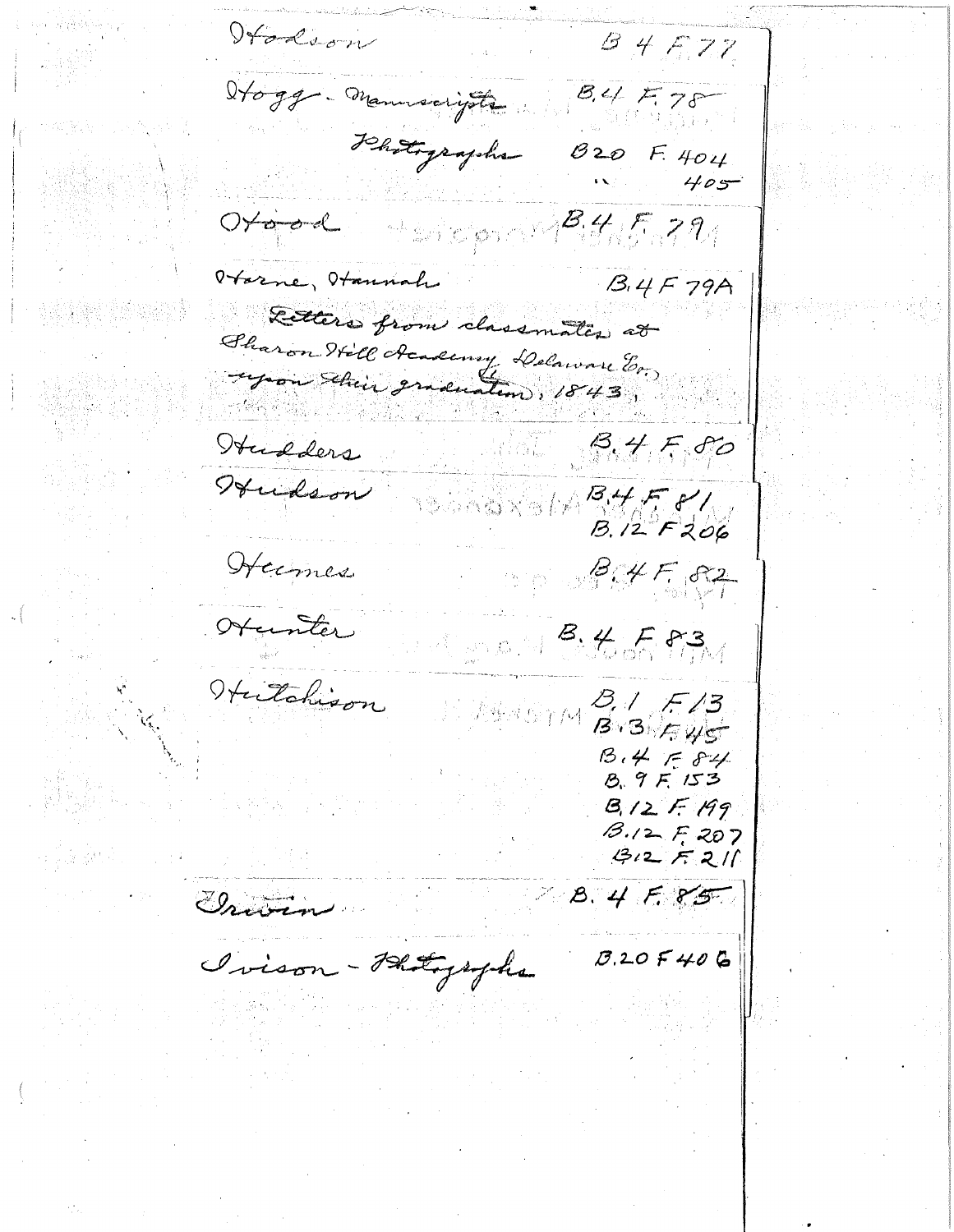Jackson, - Wannscripter  $B1. F. 4.$  $8175$  $33545$  $34F86$  $134F87$  $134F88$  $B.12F.199$  $B_1/2 F_{1202}$  $3.12F208$  $13/2$   $F_{1}$   $2/0$  $B.14F240$ Photographs  $B20F407$ Jackson, John 1841  $B.19F.369A$ Letters by the above written while on a trip to the Hart India to the Joseph's of Sharon Will creading which he operated in Delaware Ea., mainly on the topic of slavery. Jamieson  $3.12F.199$ Jamison  $13.4F.89$ Jenness Manuscripte 13.4 F, 90 That prophe B.20F. 4.08 409  $410$ Johnson  $84F91$  $37F130$  $812 + 199$ Johnston  $89F, 153$ Jones 73.3 2.52 Jordan . Hatographs  $8.20f.411$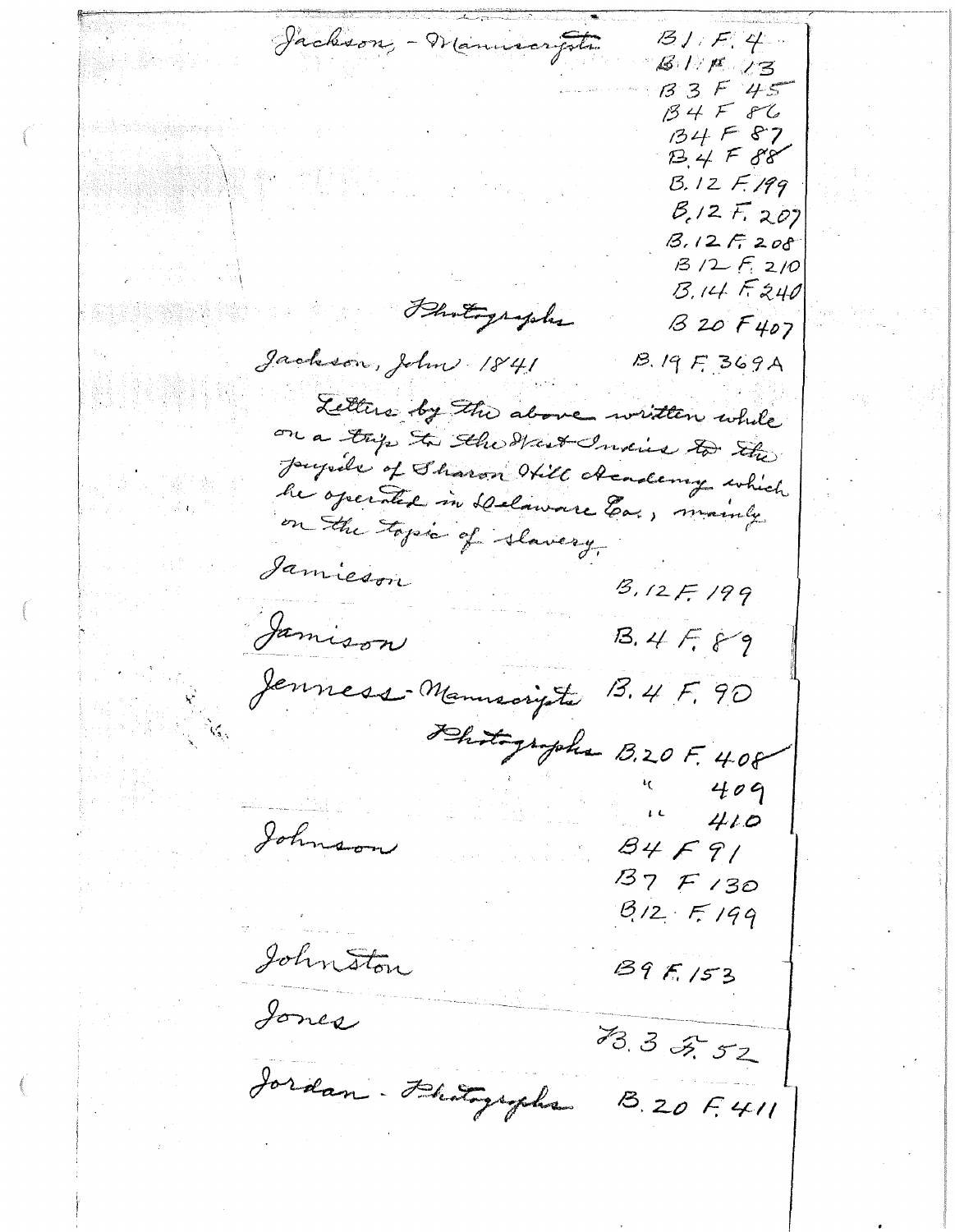$B.4F92$ Junkin  $8.7F.125$  $B.12 F. 209$ B.16 F. 274  $13.12F, 199$ Veating Kelso  $B.4F.93$  $B.9, F.151$  $B.3F59$ Kelton  $13.9F151$  $13.9F_{1}/52,$  $153,$ Kenady  $84F94$ Fidd B.7F. 130 Kimble  $34595$  $377.50$ King - Bhotographs  $8.20F.377$  $412$ Kirk Manuscripts  $35F, 96$ <br> $3.9F, 152$ Flotographs  $B.20$   $F374,395$  $13.20$   $F413$ ,  $414$  $415, 416$ 417,418 Stark  $3.5797$ Explanation of diste letters in folios that  $f$ rllow BUS FOL10 97-110  $B0X6 F0C10111-112$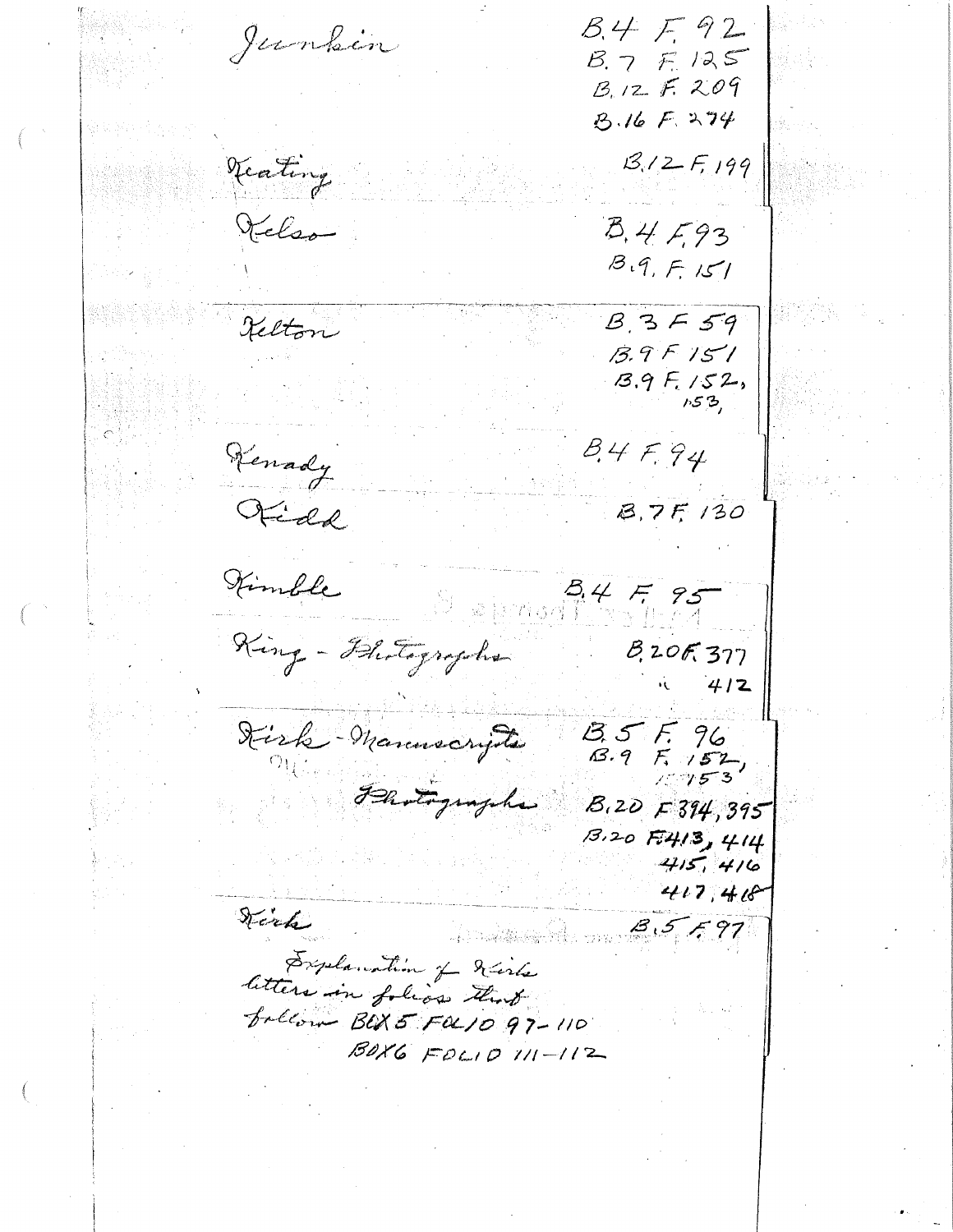$B, 555. 88$ Virk, Esther (Swisher) Litters to her husbank F. albert Sirl 1905-1906, 1907-1910 Onarried 9.19.1908  $85799$ Beendated letters to her  $35F100$ husband.  $B, S$   $F, 101$ Kisle, Esther (Christier) Either from her mother Laura (Med owell) Swisher Vess Letter to her mother  $3.5F102$ 13.5 F. 103 Kiske, Esther (Swisher) Letters from Aunt Rachel Sine Jenness  $13,57$   $F$ 104 Littles from relatives and friends mannecrysts  $B6$   $F111$ Photographs  $820 F 415$ Kirk, Mary Emma (Grier)  $36F$  M Kirk; Reaben Albert  $35, 5, 105$ Litters to wife Enther (Swisher) Kirk 1907-1977 Emarrie 9.19.1908 Miscellaneous litters from him 5,5 F 106 Blotographs  $820F417$ Kisk, Kemben Albert Letters from Relatives B5 F107 Litter from Littlan  $BS. F. 108$ Letters from Adelaide BSF, 109 Dr. Vandergrift Obiscollaneous letters BSF.110 to him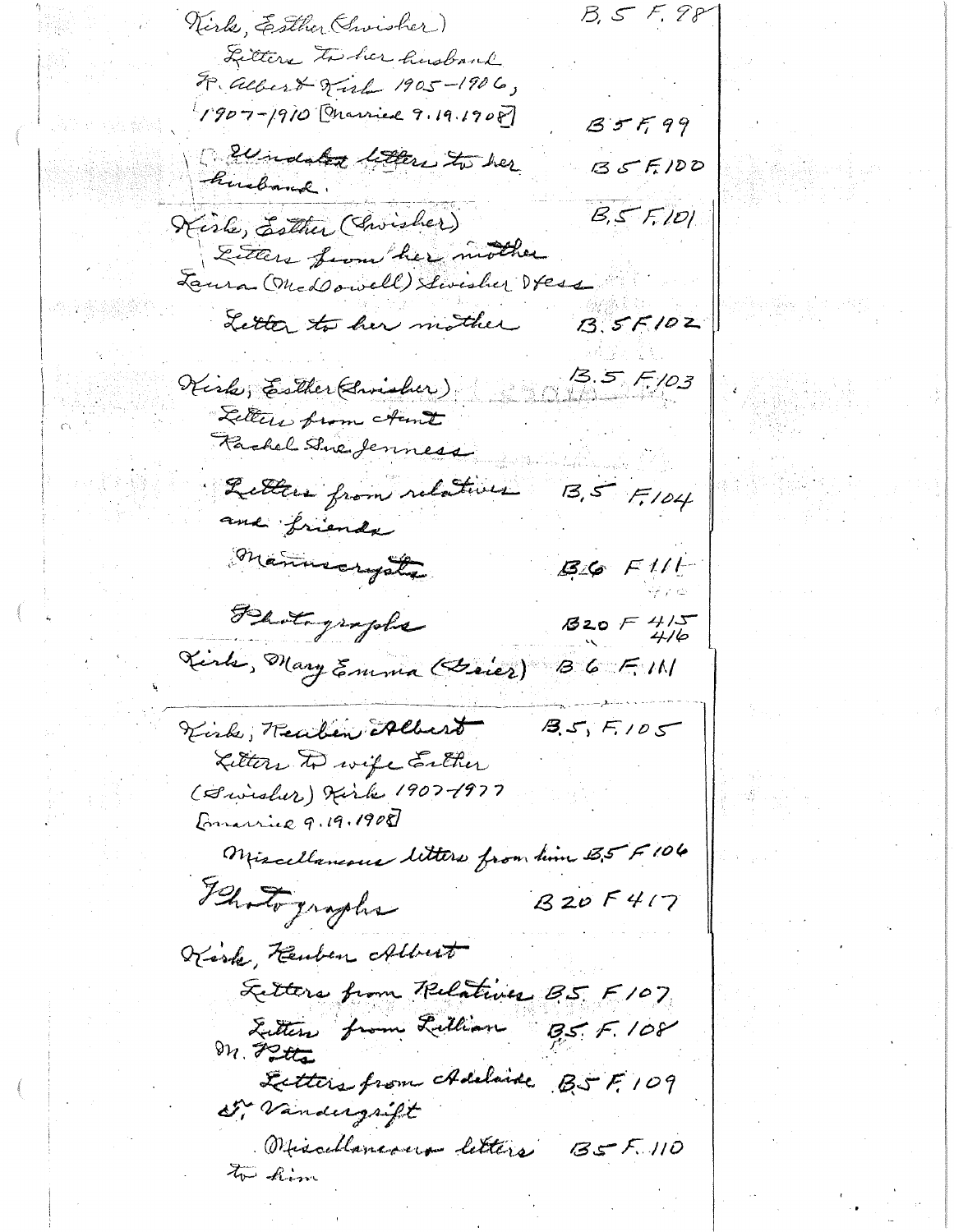Kirke, Realben Albert + Framity B.6 F. 111 swife Esther (Busisher), Son Halliam ct,, Mary Emma (Series) Tirle. Engety envelopes addressed B6F.112 Kisle, William A, - Manuscryste B6 F. 111 Bhitographs B20, F.418 13, 2 5, 39 Kitchen Knight - Glatographs  $8.215419$ B<sub>20</sub>F379 Vrause-Photograph  $3.21F420$ Kulholtz - Jehotographe  $13.215.421$ Laborde Photographie Laborde, Phyllis (Boyd).  $8,65/13$ Earrespondence with thomas it.<br>Wrbine, Jr. 1974 - 1981 LANDGREBE B. 12 F.199 LEEKE-Manuscripts  $13.6F$ ,  $114$ Felotographs  $3.21F423$  $F.424$  $F.425$  $13.6$   $F/15$ LEEKE, KITTY Earrespondence with Flomas of Wrbine, Jr. 1969-1973  $36F116$ Carrespondence with Thomas A. Wrbine, Jr. 1974-1977 and undated letters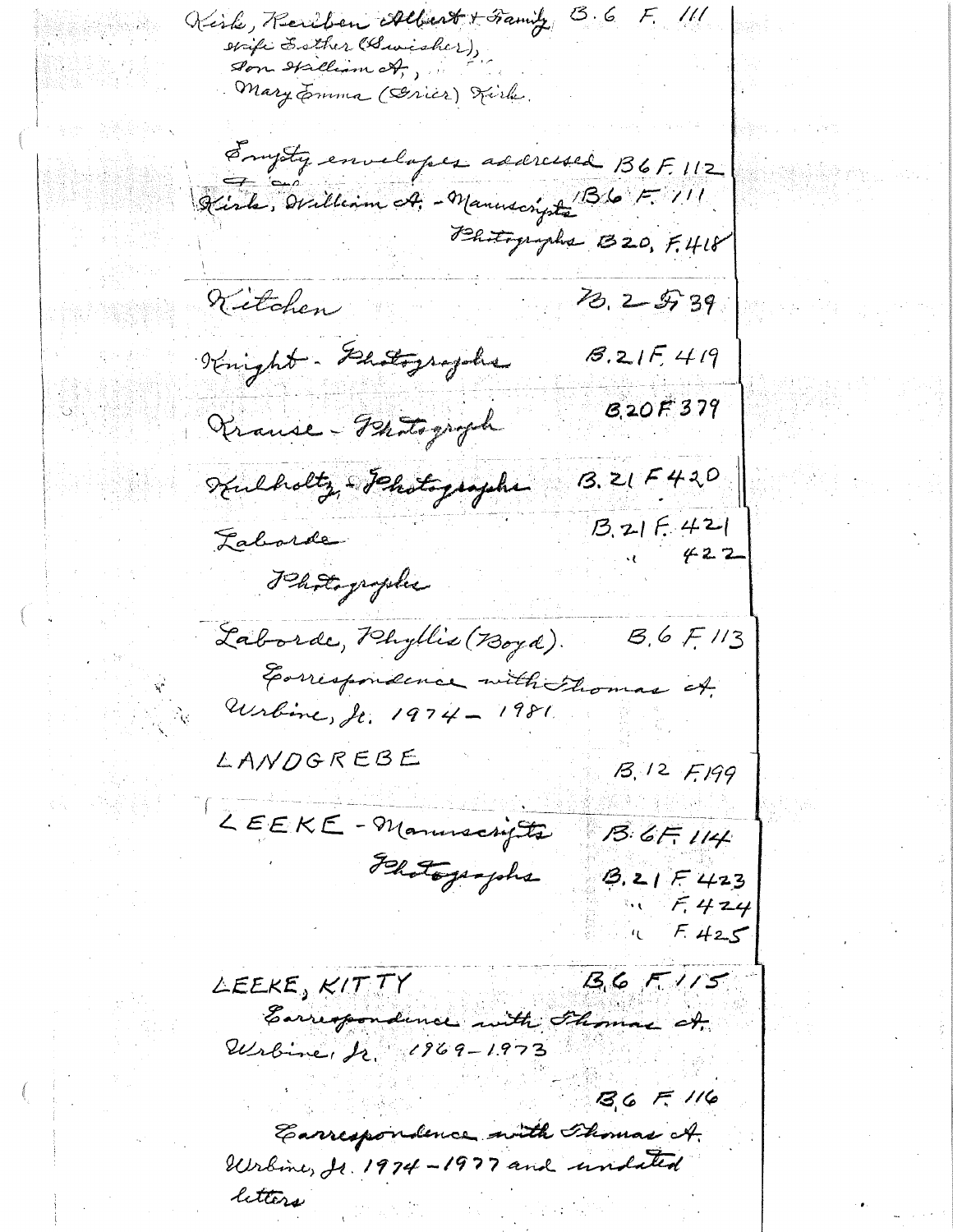$\mathcal{L} \subset$  KY /  $\mathcal{S}$  $B.6F.117$ B. 14F245 Lightford  $36F/18$ Lindsey Lockie  $13.12F199$  $18.6 F.119$ Long  $B.6F/20$ Love Euckie **B.9F 156**  $B.6F.121$ LUKENS  $8.7F, 122$ Mc Ealmont  $8.7F/26$ Mc Gamant See: McCommon  $3.7F/23$ One Garter, John J. Bivil Har Fetters, 1862-1863, Alan missellaneous letters the and from his family 1853-1855, 1871-1888  $B/0 F 177$ Mc Carter, Ners. F. Lousia Einil Star litters, 1862-1864, from her brother George A. Finberton.  $B, 15F.257$ The Easkey Mc. Elellan  $815F254$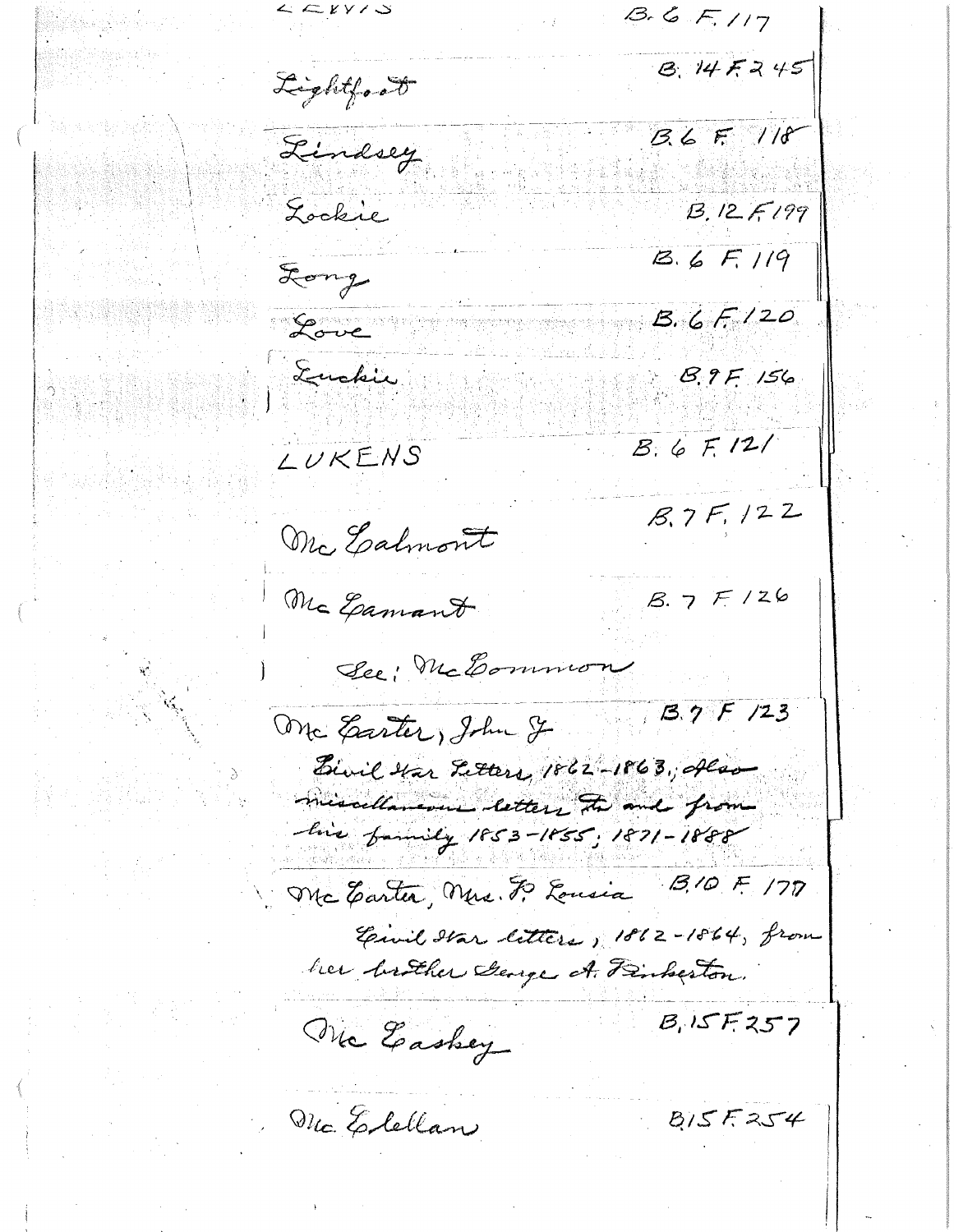une plus g - Manuscripti  $15.7F.124$  $13.7$  F. 125  $8.8 F.145$  $8.9 F151$  $B/2 F.211$ Dhotographie  $8.20$   $5.395$  $B21F426$ Mc Common  $78.7F/26$ Mc Eonnell - Manusary the  $B.7F.127$ Photographe B21 F.427 Mc Garnick  $B, 3, 7, 63$  $B.7. F. 128$  $Bq$ ,  $F151$  $\sqrt{5}/52$  $\sim$   $F/53$  $\mathbb{R}$  F. 158  $\pi$  F174 Mc Ereary  $B.7F/39$  $3.7F/30$  $B.7F/31$  $8.7F132$ One Gullough  $385/33$  $38F/34$ McDowell - Manuscripts  $8.215428$ Brotographs 429 . the  $\zeta$ 430  $B.12F100$ Mc Govern McStrew  $B F F / 35$  $8.875136$ Mc Otenry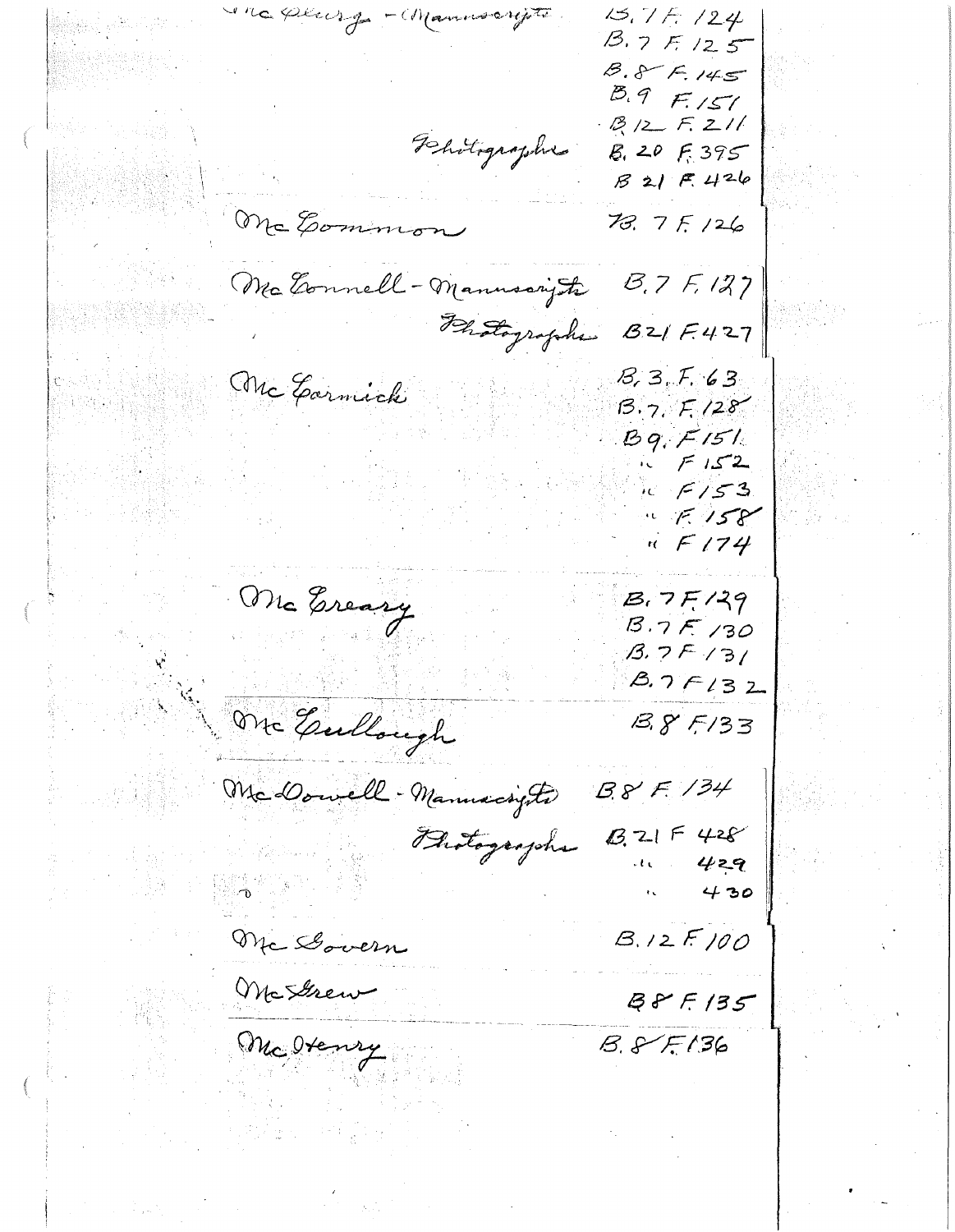$3.8'$  F, 137 Mc Kissick  $B.9F.152$ Mc Deil  $88F/38$ Mac Conald  $B/2F2/5$  $3557$ Machey Maffitt Monumerights 73,3 5,45  $3.4F.84$  $B, S, F$ 139  $B.8. F. 140$  $B 8, 5, 141$  $B12.77199$  $312 F210$ Photographs  $321F.431$  $u \in 432$ Maffitte Europendeure between Frank E. Moffitt, Je and Thomas A. Wabine, In.  $B8F, 140$  $1975 - 1979$ Earrespondence between  $1387 - 141$ Hoberta n. Thomson and Thomas of Wolvine, Ir. also data on Maffith marker  $1320F413$ Mars - Petertographe  $8.8F142$ Martin  $39 - 152$  $385143$ Mercer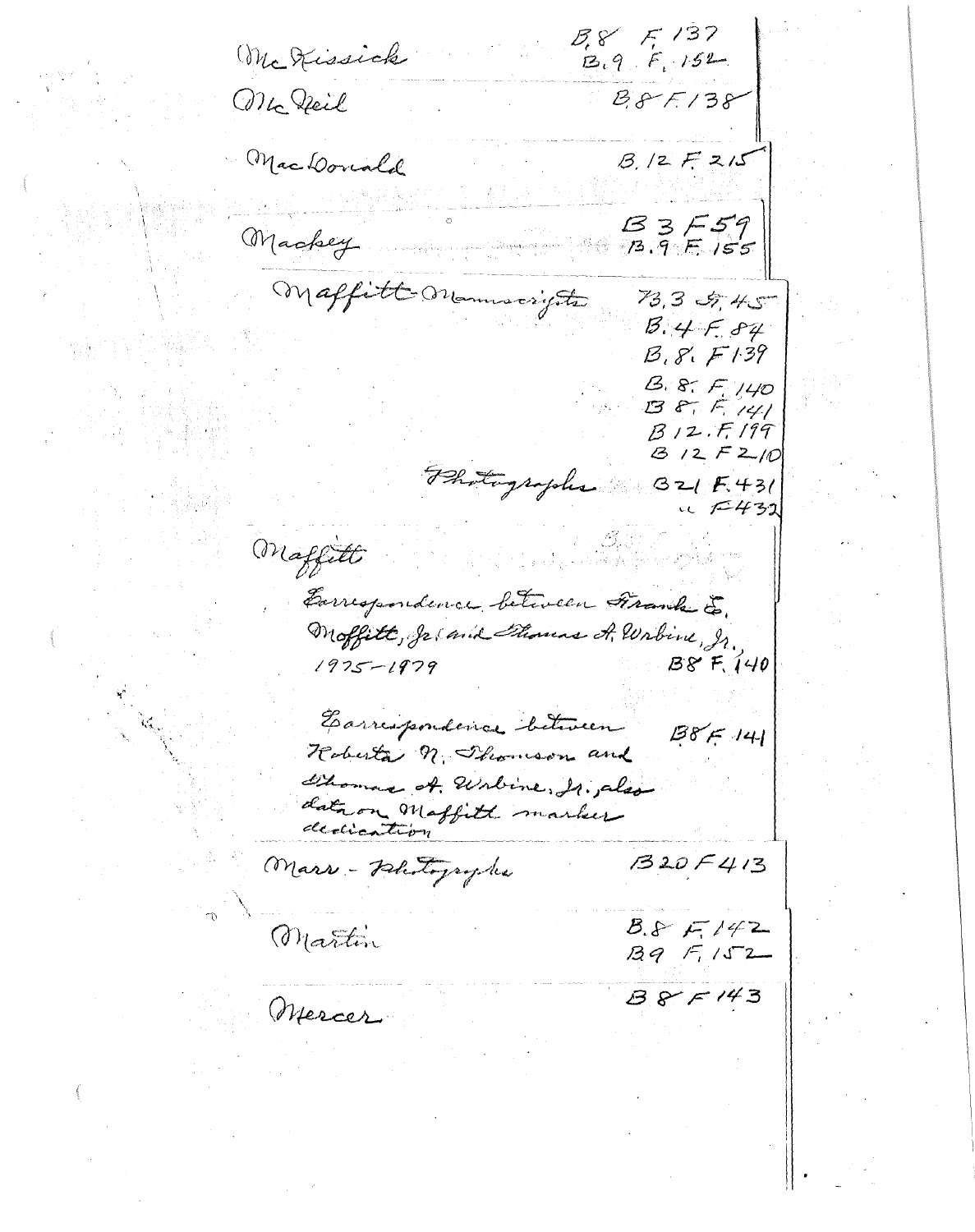$15.12.1.19$ Meyer  $8.14F - 245$ Wilhouse  $13.8F144$ Miller  $B.8F145$  $814F245$  $8.8 F.146$ (Mitchell  $B.15F257$ Moffitt See Maffitt B8. F.147L Monaghan  $B.8 F.148$ Montgomery  $B_{11}2F.207$  $3/2$   $F$  211  $B/LFZ4$ Marce - Manuscripta  $15.4F.64$  $B.855.145$  $B8, F.149$  $B8.5150$  $B9, F.151$  $152, 153$  $155, 156,$ <br> $158, 159$ Moore, F. Mc Earnich B. 9 F. 151-159 Oriscellancous genealogical data, indexed by family name, also Thomas A. Wrbine, Je.  $B.9F.156$  $B$  10  $F$ , 160 Marrison  $310F/6$  $B10F162$  $BDOF K3$  $B$   $\mathcal{B}$  ,  $\circ$  ,  $F$   $\circ$   $\circ$   $\circ$   $\circ$